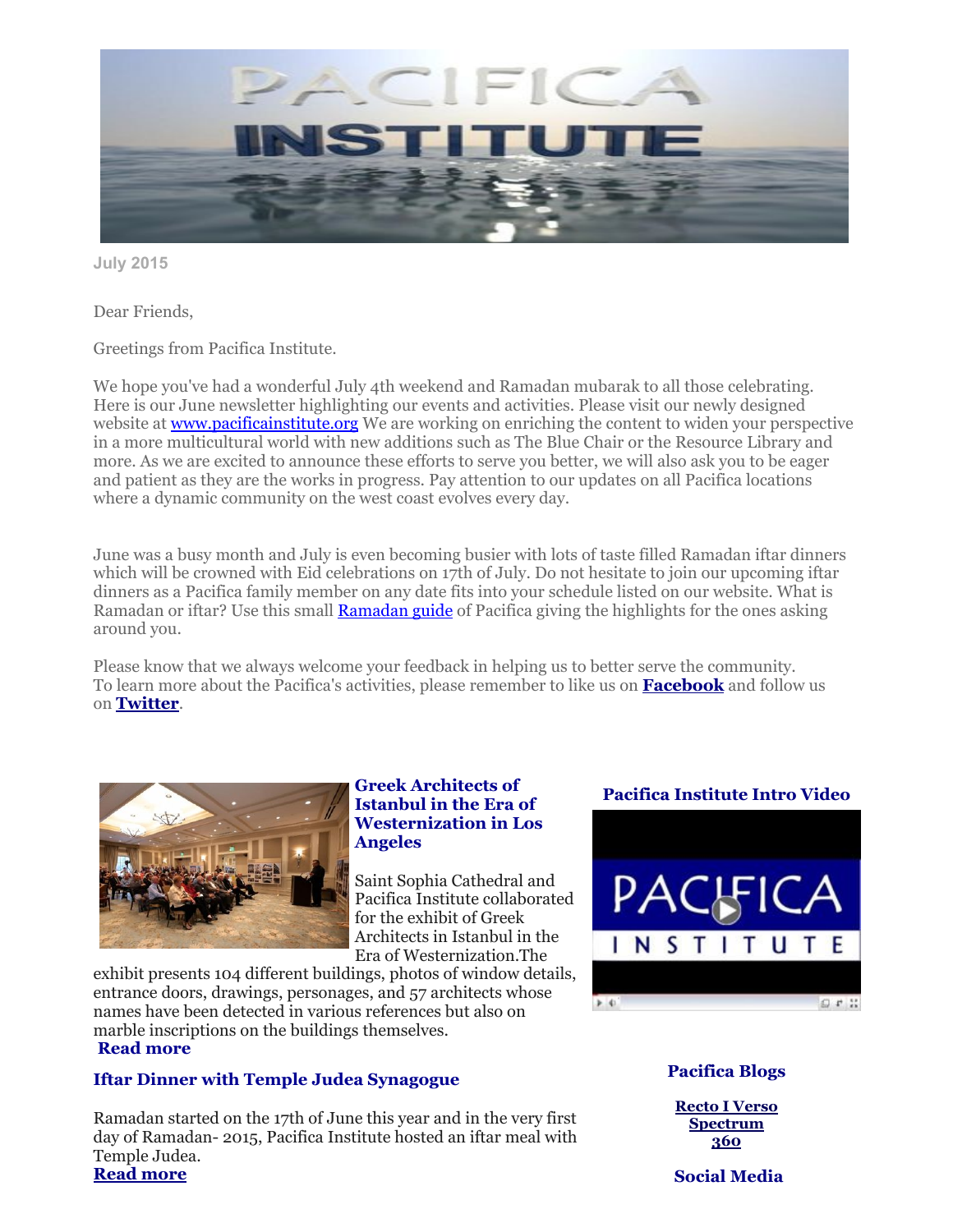



### **Ramadan Friendship Iftar Dinner with LA Greek Community**

On June 25, 2015 [Pacifica](http://pacificainstitute.org/2015/06/28/ramadan-friendship-iftar-dinner-with-la-greek-community/) Institute hosted a Ramadan Friendship Iftar Dinner at the Saint Sophia Greek Cathedral. The dinner was organized to

celebrate the month of Ramadan together while also forming friendships with the Greek community. The event began with the opportunity to visit the Greek Architecture Exhibit that the Saint Sophia Greek Cathedral hosted.

#### **Read more**



#### **The Path to Peace Through Interfaith Dialogue and Ramadan Iftar Dinner**

Good food, good [conversatio](http://pacificasv.org/talks/conversations/2015/06/24/the-path-to-peace-through-interfaith-dialogue/)n, and good will-all were greatly in evidence as the Silicon

Valley branch of the Pacifica Institute opened its doors to the wider community to share an iftar meal during this month of Ramadan.

### **Read more**



#### **Ramadan Iftar Dinner With Muslim Leaders In Greater Seattle Area**

Pacifica [Institute](http://pacificainstitute.org/seattle/2015/06/26/ramadan-iftar-dinner-with-muslim-leaders-in-greater-seattle-area/) hosted Muslim Leaders in greater Seattle area for a Ramadan Iftar Dinner on Thursday June 25.

#### **Read more**

### **[Pacifica](http://pacificainstitute.org/seattle/2015/06/26/ramadan-iftar-dinner-with-muslim-leaders-in-greater-seattle-area/) LA hosted Law Enforcement Officers for Iftar Dinner**

Pacifica Los [Angeles](http://pacificainstitute.org/2015/06/29/pacifica-la-hosted-law-enforcement-officers-for-iftar-dinner/) hosted its first iftar meal on the 22nd of June with local and federal law enforcement agencies and officials from Department of Homeland Security and Los Angeles City Hall. **Read more**



## **Con[tact](http://www.yelp.com/biz/pacifica-institute-los-angeles-los-angeles?nb=1) [Info](http://www.flickr.com/photos/111878054@N05/)[rma](http://www.pacifica-institute.blogspot.com/)tion**

**Phone: (310) 208-7290 info@pacificainstitute.org www.pacificainstitute.org**

**[Links](http://www.pacificainstitute.org/)**

**-Alliance for Shared Values -Hizmet Movement -Anatolian Cultures and Food [Festival](http://www.afsv.org/)**

## **Support Pacifica**



**Donate Now**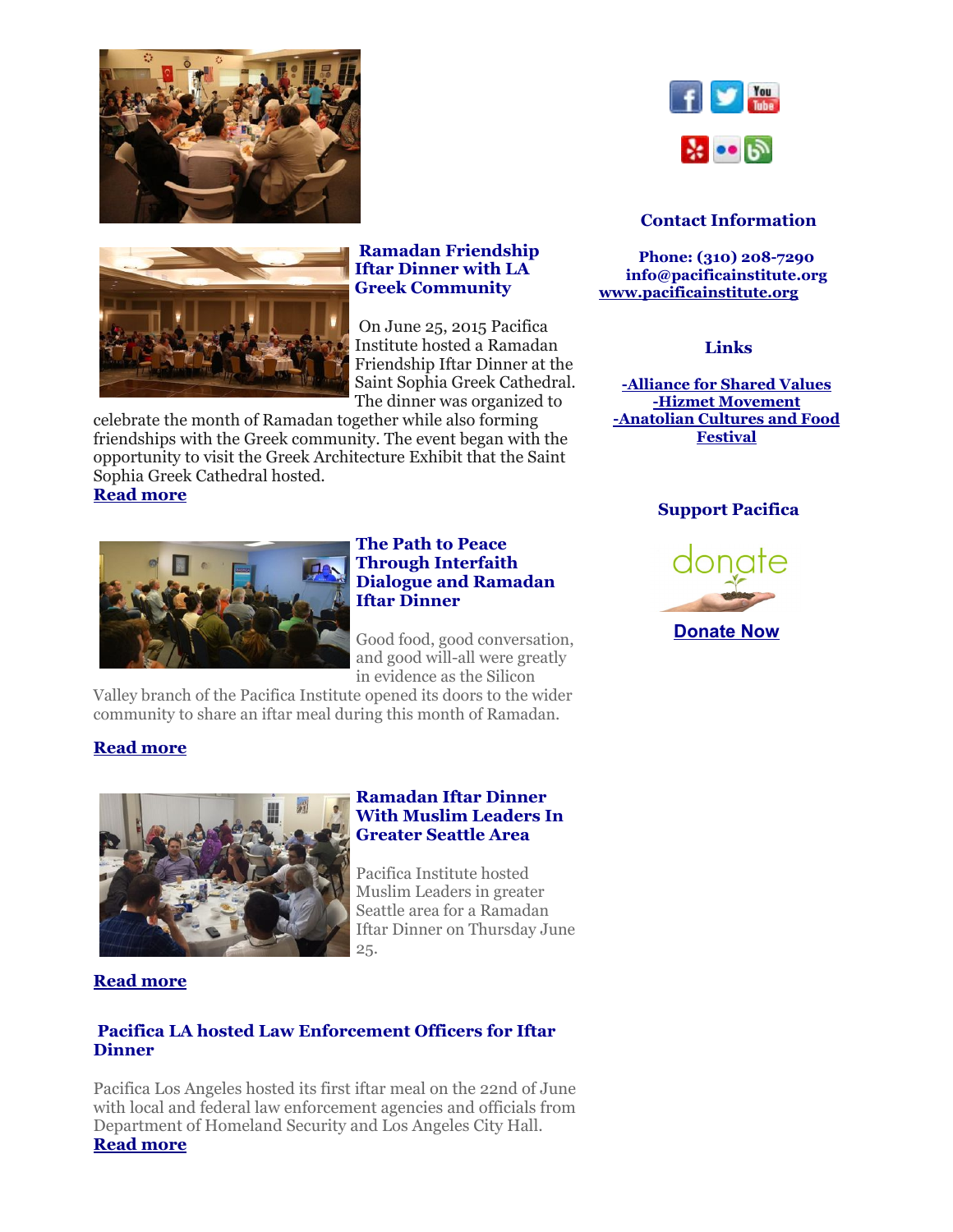



### **Pacifica OC Brought Together Representatives of Charity [Organizations](http://pacificainstitute.org/2015/06/30/iftar-dinner-with-representatives-of-oc-charity-and-service-organizations/) for Iftar Dinner**

On the evening of Wednesday June 24th, 2015 Pacifica Institute - Orange

County proudly held its very first event since relocating to a new facility in Irvine. The event also marked the beginning of a new Ramadan tradition, an iftar gathering of the institute's community members alongside representatives from various Orange County charity and service organizations. **Read more**





**"It is really important to emphasize our unity and similarities at a [controversial](http://pacificainstitute.org/2015/07/01/it-is-really-important-to-emphasize-our-unity-and-similarities-at-a-controversial-time-like-this/) time like this."**

On June 30th, 2015, Pacifica Institute organized an Intercuisine Iftar Meal to revive the

uniting spirit of the month Ramadan. Many guests from various cultures were invited to share the peaceful atmosphere of breaking the fast. Guests waited others to break their fasts, presenting respect and compassion for one another.

# **Read more**



### **Ramadan Iftar Dinner with Congressman Mike Honda**

On June 27th, [2015,](http://pacificasv.org/norcal/silicon-valley-branch/2015/07/03/ramadan-iftar-dinner-w-congressman-mike-honda-june-27/) the Iftar dinner was honored by Congressman Honda. Pacifica Institute community thanks Congressman Honda for joining us for a night of

understanding, dialogue and compassion.

### **Read more**

**["Ramadan](http://pacificasv.org/norcal/silicon-valley-branch/2015/07/03/ramadan-iftar-dinner-w-congressman-mike-honda-june-27/) being a great time in bringing people together and the importance of being grounded in our faith."**